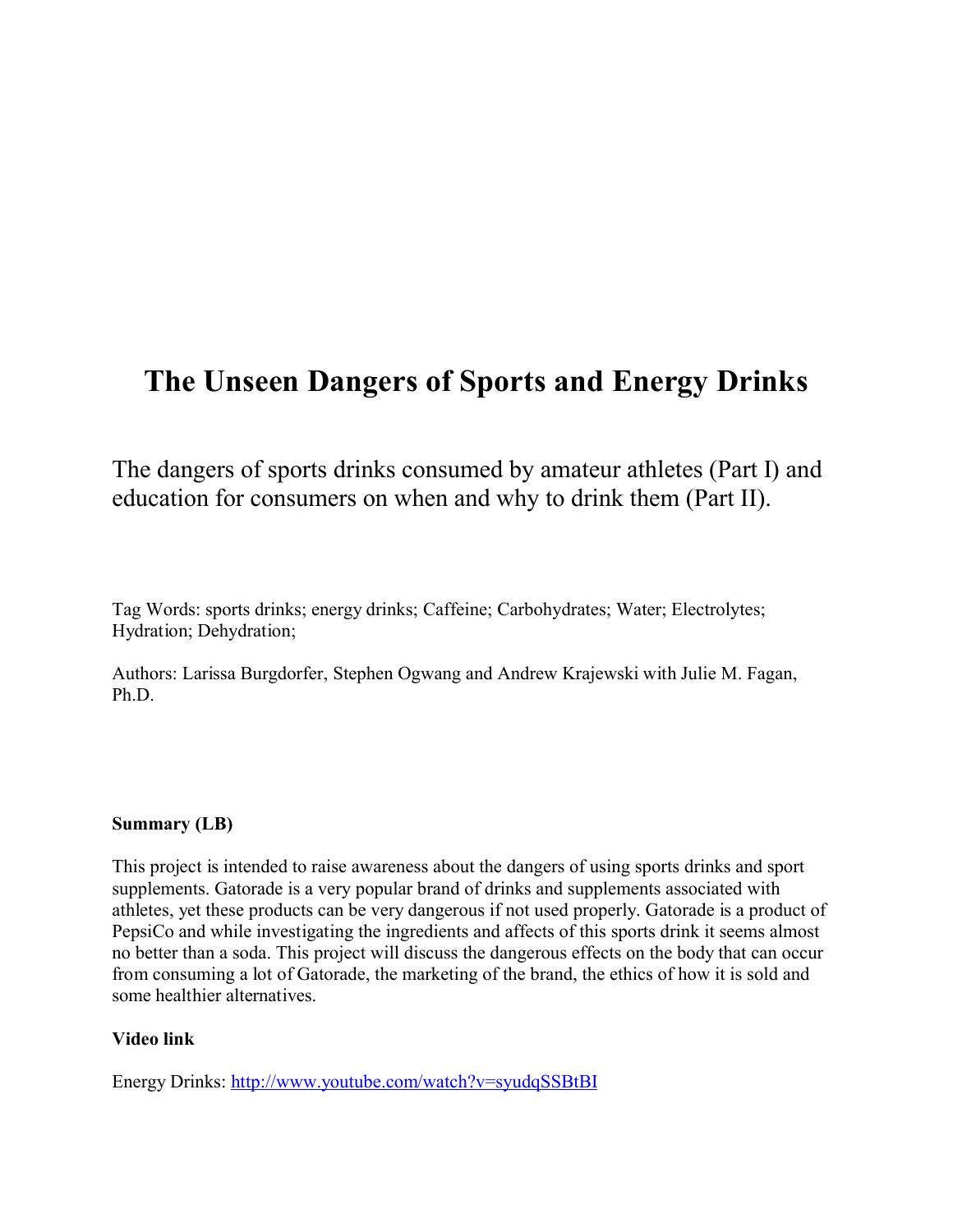## **The Issue: Sports/Energy Drinks**

#### The ingredients of Gatorade

The Gatorade G series perform drink contains: water, sucrose, dextrose, citric acid, natural and artificial flavors, salt sodium citrate, mono potassium phosphate, gum Arabic, glycerol ester of rosin, sucrose acetate isobutyrate, and yellow 5 .

These ingredients are in order of concentration and as you can see sucrose and dextrose are two of the three main ingredients. Sucrose is simple table sugar and dextrose, also known as glucose, is sugar as well. Dextrose, however is the main ingredient responsible for raising blood sugar in the body. High blood sugar releases insulin and dextrose needs insulin for the body to metabolize it. The rest of the major ingredients such as the sodium and potassium are used as electrolyte replenishment. All of the rest of the ingredients are extra additives for flavoring and color.

#### The bodily effects of Gatorade

Gatorade is mostly made up of sugar with three of the main ingredients being different types of sugars. This drink, in general is not a good choice for children. With the ever rising number of childhood obesity another source of refined sugar is unnecessary. What's even more troubling is that children are drinking sports drinks on a regular basis as an everyday drink.

Gatorade is also very dangerous for young athletes who drink these before athletic events. Many kids drink large amounts of Gatorade because they don't know the dangers. Drinking an excess amount of Gatorade can raise the blood glucose level which causes the pancreas to release insulin in an attempt to lower this level and control the influx of sugar it just received. This release of insulin lowers the blood glucose level which can cause children to experience dizziness and pass out during their athletic event.

The citric acid added to Gatorade causes another problem. This acid used to flavor the sports drink can break down the enamel on teeth. When a lot of this citric acid is consumed it can erode the enamel which then leaves the teeth exposed to bacteria and possibly decay

In addition to this, Gatorade can also have adverse affects on the kidneys. There is sodium added to these sports drinks that has to pass through the kidneys before they are excreted with the rest of the fluids. When the body has excess sodium that the kidneys must absorb and process, the body expels calcium. This calcium, in turn, leads to kidney stones and damages the kidneys. Drinking excess sports drinks like Gatorade increases the likelihood of this happening.

#### How many kids drink Gatorade

While interviewing an average little league baseball team made up of ten 13-14 year old boys, I asked them how often they drank Gatorade. These were my results.

- 10/10 drank Gatorade before a game
- 8/10 drank water before a game
- 10/10 drank Gatorade after a game
- 9/10 drank water after a game

As you can see all of the boys drink Gatorade both before and after the game. These results did not surprise me, but I was pleasantly surprised by how many of them consume water as well as their sports drink. This is a very important part of safely consuming sports drinks. If you are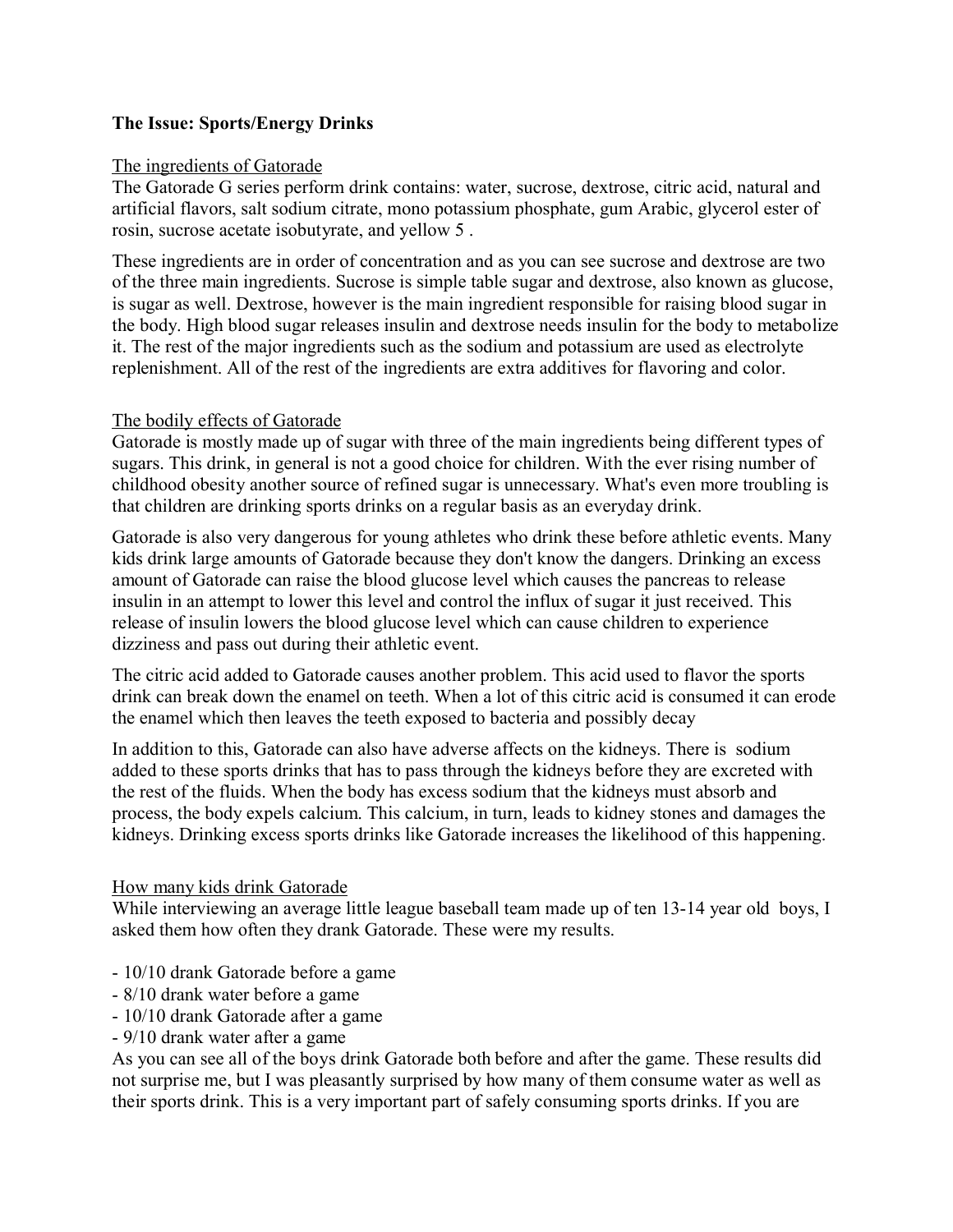working out intensely and for a prolonged time, like these little leaguers, you might need to drink something like a Gatorade but it is important to remember that you have to also intake more water than sports drink. It Is said that an athlete should drink two bottles of water for every one Gatorade consumed. This process allows the ingredients in sports drinks to be diluted enabling the body to more easily metabolize the high amounts of sugars and salts.

#### The Gatorade Brand

Gatorade was originally produced for a college football team made up of athletes working at an extremely intense level of physical fitness. This drink was not meant to be consumed regularly without work out. Even when performing physical activities, a supplemental drink such as Gatorade is not needed unless an athlete is doing a highly intense workout, in hot weather, for more than 60-90 minutes. Most normal kids playing sports rarely fit into this group, yet almost every athletic child consumes at least one Gatorade or more during their sporting event. This occurrence is unnecessary and should be corrected with correct knowledge that informed parents and coaches can provide. When kids do work out intensely and need something supplemental a Gatorade is a good choice but should be followed by two bottles of water to help dilute the heavy electrolytes within the sports drinks.

Parents can't be held solely accountable for the drinks their kids are consuming, the branding and marketing of these drinks by the companies are also to blame. Gatorade, owned by PepsiCo, is just like any other company and they are out to make a profit. These companies aren't there to provide health advice and guidelines for the product they produce, they are only out to sell. In fact, the Gatorade website states that their product "is safe for infants and toddlers to drink." While Gatorade might technically be 'safe' for children this young, it is not at all a smart choice to give them especially knowing all the negative effects it has on a body that isn't in need of severe replenishment.

Along the same lines, the Gatorade website also states, " You can drink Gatorade anytime your thirsty. Gatorade is not just for serious athletes, but can benefit all of us who enjoy being physically active." In my opinion Gatorade is being blatantly dishonest in this statement. A normal body does not need to consume an extra 150 calories (on average) of sugar and electrolytes unless it has done an intense workout. We have to remember that Gatorade is not juice! It is a specialized athletic drink for intense sport performance. Parents and children alike need to be educated on the specific, correct usage and the dangers of these drinks to prevent increased childhood obesity, diabetes and kidney damage.

#### The Ethics behind the branding

As briefly described in the previous section, Gatorade is a part of PepsiCo, a very large company selling many different products. This company is not an organic health conscience company qualified to give reliable nutrition advice to consumers. This is why individuals, especially parents need to make wise choices when choosing beverages for their children. In my opinion, the Gatorade brand is not acting as an ethical company. They are taking a product made for a specific demographic and marketing it to the general public with an emphasis on young athletes. Again, Gatorade is made for intense athletes in need of extreme electrolyte replenishment but PepsiCo has not outlined healthy guidelines for consumption at a young or amateur level. A more ethical approach would be to set guidelines on how to consume this safely and at what age it is appropriate to drink these drinks.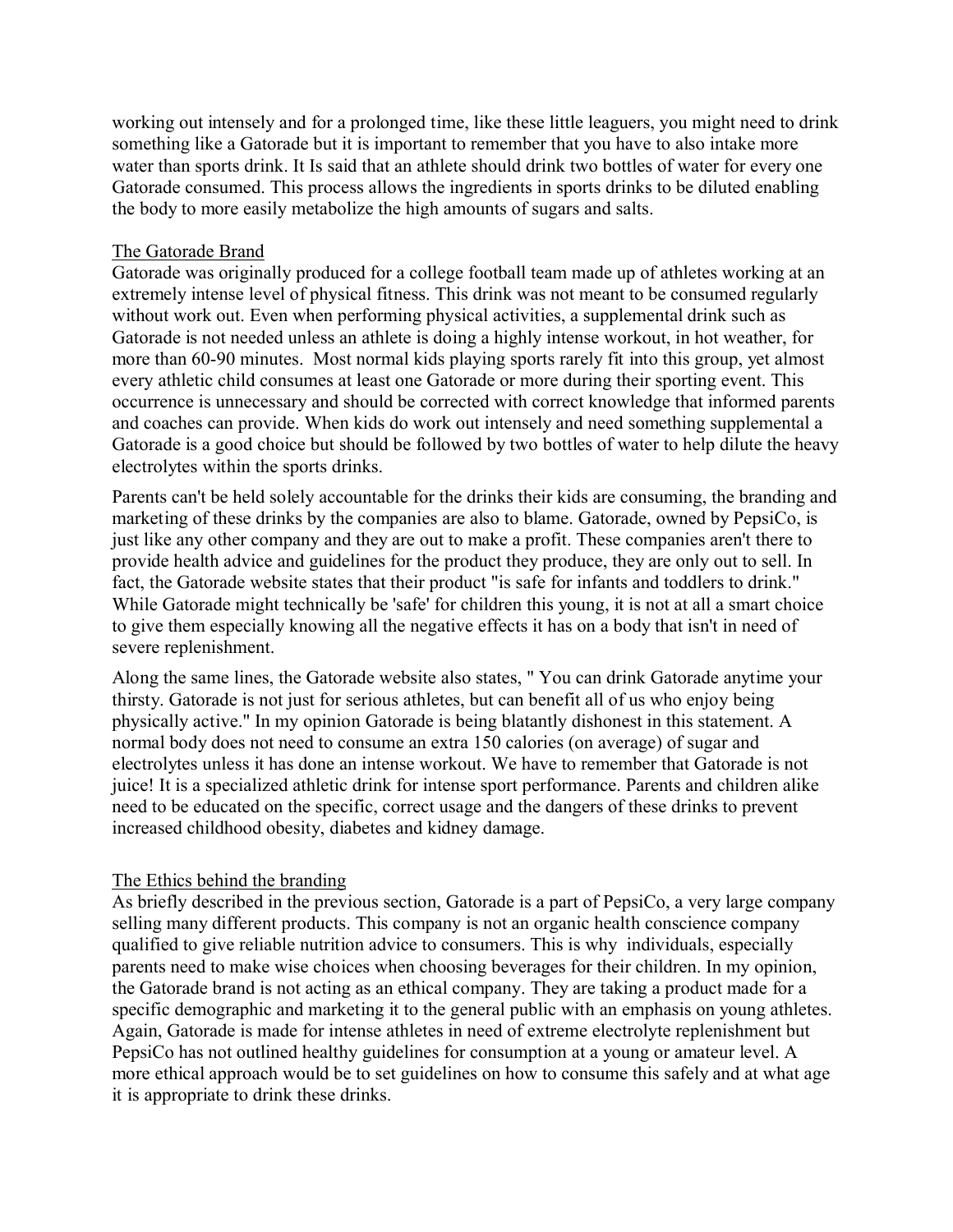#### Gatorades line of protein bars and performance drinks

Gatorade has recently come out with a new line of products specified for before, during and after workouts. I have taken a look at the G Series Fit pre workout fuel energy bites to see exactly what is in them. It specifies that these tiny bars are a carb and protein blend for fuel during a workout. Carbs and protein would be a good choice to consume before a workout but the general labeling on the bar does not mention all of the extra ingredients. The good thing about these bites is that they they do contain a significant amount of protein which is great pre workout, but in this case the bad outweigh the good. These little bars are full of preservatives and additives. In addition to that the second ingredient is sucrose; refined sugar. Also, the calories within the bar are unhealthy calories from sugar and fat with the bites containing 8 grams of fat. With all of these unneeded ingredients this is not the best choice for a pre workout snack.

#### Healthier alternatives

Nowadays there are so many different choices of supplemental items for athletes to consume. All of these items promise improved performance, but we can not forget about the natural unaltered alternatives that are not genetically modified and full of sugar. During a normal workout your body is losing water so the best thing to replenish your body is to consume more water. It is as simple as that. As for food consumption before a workout, complex carbs such as a piece of whole wheat toast smeared with protein packed peanut butter is a perfect snack. After a game or workout, a banana can replace any lost potassium and salted pretzels provide sodium and carbs. It is important for parents to teach their children from a young age that they don't need these special sports drinks and supplements all the time. Plain old water and naturally occurring carbs protein, potassium, and sodium are the better choices.

## **The Service Project: Education**

With this project I really wanted to focus on educating young athletes and their parents. I work with children at a daycare center in a gym which gave me plenty of opportunity to talk to kids and their parents when they are in a workout environment. Educating those people on an everyday basis was just an additive project that I couldn't overlook. My main service project was going down to my local little league and talking to teen athletes about the hazards of the products they consume. I must say for teenage boys they were very responsive to what I had to say and

surprisingly pretty educated on the subject already. I relayed my message, and had fun with the kids while also involving the parents, friends and family who where attending the game in our conversation of healthy exercise. Since doing this project I think that I will be continuously educating people of all ages on this topic that I have learned so much about.

The Little League Team I did my service project with.-->

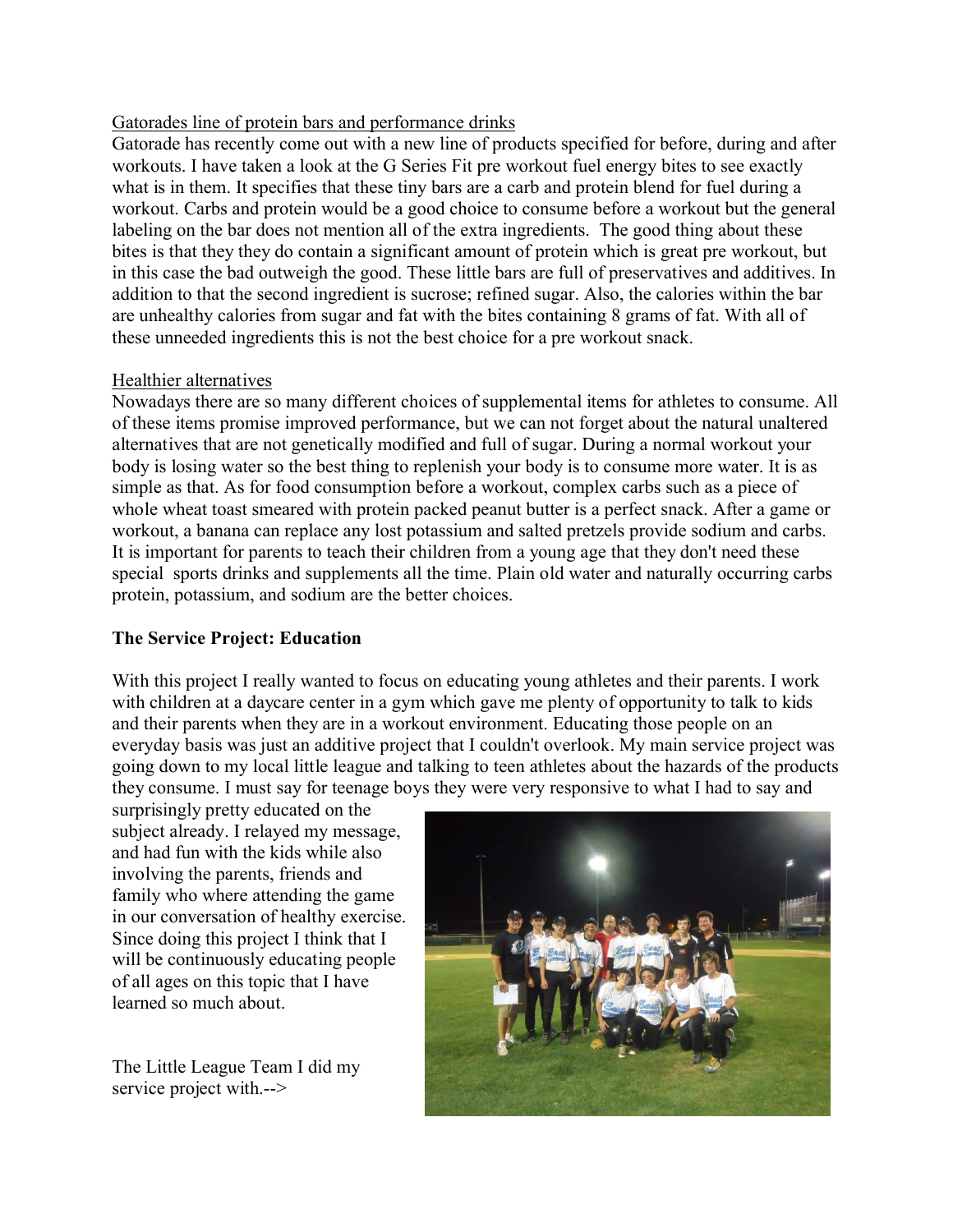

The effects of drinking too much Gatorade



(Dramatization)

Vs. The effects of drinking water

## Letter to the editor



This letter was sent to Sports illustrated



Magazine for Kids through their website [sIkids.com](http://sikids.com/) by selecting the contact us section and then the Letter to the Editor section.



#### To whom it may concern,

My name is Larissa Burgdorfer and I am currently completing an Ethics in Science course at Rutgers University. I have completed a project about the dangers of children improperly consuming sports drinks such as Gatorade. Drinks like Gatorade contain high levels of sugar and sodium which have proven to be detrimental to children especially when they consume a large amount of these drinks. Gatorade has the potential to lead to diabetes, kidney damage, tooth enamel erosion and can add to the growing number of overweight children. Gatorade should only be used if an athlete is working out intensely for 60-90 minutes or more. I think it would be beneficial to include a story in your magazine about the proper uses of sports drinks and the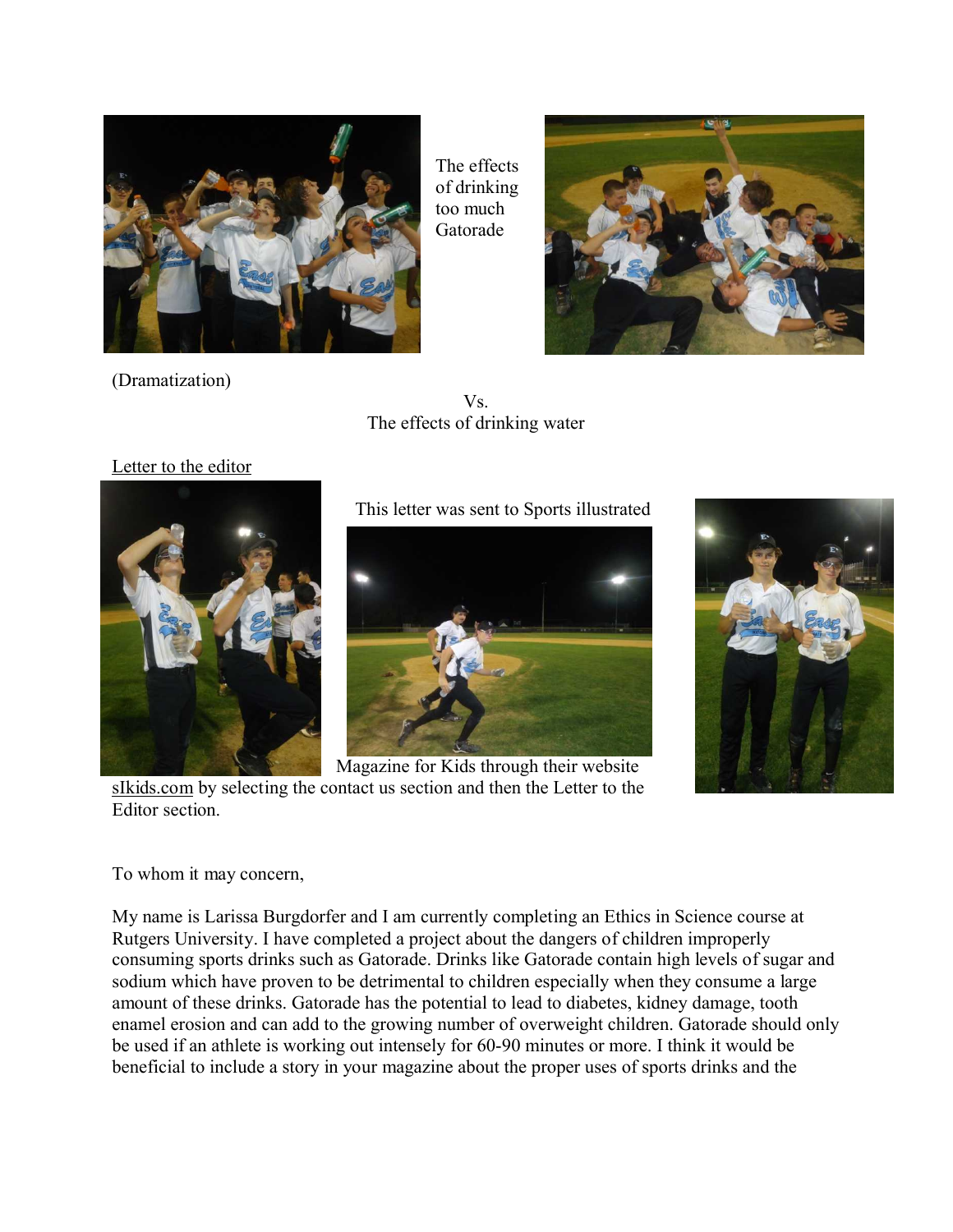health hazards they can cause if abused. We can reach out to many children and parents and educate them on healthier choices for their future. Thank you for your time.

 $\mathcal{L}_\mathcal{L} = \{ \mathcal{L}_\mathcal{L} = \{ \mathcal{L}_\mathcal{L} = \{ \mathcal{L}_\mathcal{L} = \{ \mathcal{L}_\mathcal{L} = \{ \mathcal{L}_\mathcal{L} = \{ \mathcal{L}_\mathcal{L} = \{ \mathcal{L}_\mathcal{L} = \{ \mathcal{L}_\mathcal{L} = \{ \mathcal{L}_\mathcal{L} = \{ \mathcal{L}_\mathcal{L} = \{ \mathcal{L}_\mathcal{L} = \{ \mathcal{L}_\mathcal{L} = \{ \mathcal{L}_\mathcal{L} = \{ \mathcal{L}_\mathcal{$ 

Sincerely,

Larissa Burgdorfer

# PART II

## **Summary**

Sports and energy drinks have become an increasing beverage of choice whether it is for the tasty pleasures, social and recreational events or for energy and rehydration purposes. Without sufficient knowledge on the effects of all the ingredients found in both sports and energy drinks vast of the population choose to consume large amounts especially for the purpose of energy boost and increased alertness on the sports field and at work. There has been several death cases related to overconsumption of energy drinks loaded with caffeine and carbohydrates since its introduction in the US in 1997. Misuse of both energy drinks and sports drinks by most of the people who choose to consume them and especially adolescence and children and the detrimental effects of high doses of caffeine and carbohydrates, has behooved health specialist to educate the public on how and when to use sports and energy drinks as well as the importance of water as a choice of rehydration. The purpose of this project is to educate the public on the contents in sports and energy drinks and promote better consumption habits.

# **Video link**

Less Energy Drinks, More Water:<http://www.youtube.com/watch?v=BAKukVCQpV8>

# **The Issue: Part II (SO & AK)**

## Are sports drinks similar to energy drinks? (SO)

Both sports drinks and energy drinks provide an energy boost but unlike energy drinks, sports drinks do not contain caffeine and have insignificant amount of sugar. The energy in sports drinks is derived from the B-vitamins that help extract energy from the food we eat without the stimulatory effects of caffeine.

## Energy Drinks (SO)

Energy drinks that are being consumed more and more in the US had their first origin in China where they were first manufactured for people working long hours. The first brand was introduced to the American population in the year 1997, and from then more and more competing brands have been embraced by a population that is pressed for better performance and endurance. As the slogan goes, "America runs on dunkin" so does America run on energy drinks. In the current market, higher demand for better performance is being met by even more concentrated energy drinks that are parked in smaller containers but give a higher kick for the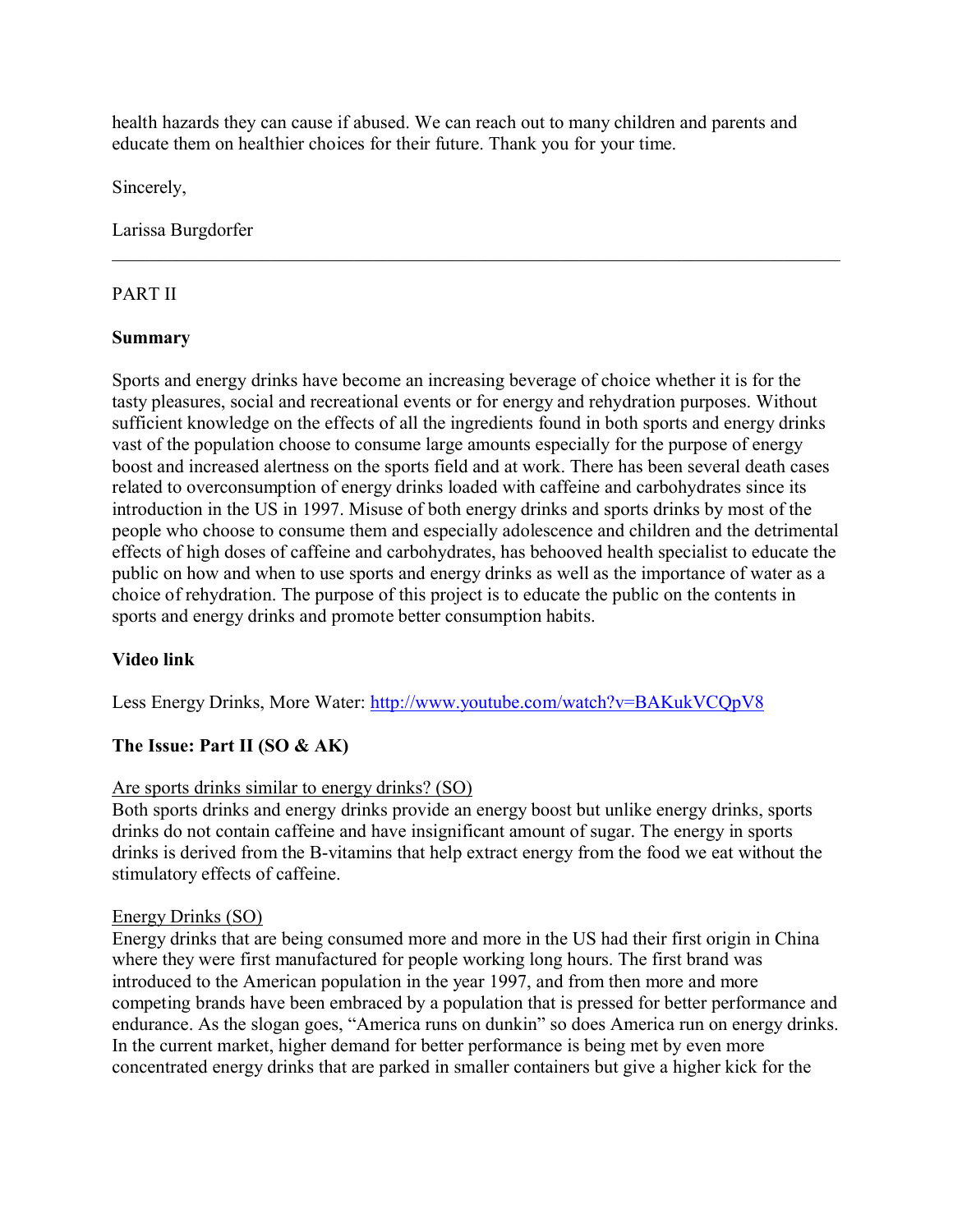buck. These include the newly introduced 5 hour energy drink that is becoming popular in the gym as well as the work place.

#### Do energy drinks rehydrate the body? (SO)

NO. Energy drinks do the exact opposite. A major ingredient in energy drinks, caffeine, is a stimulant that makes the heart rate increase which in turn increases the blood pressure that result into more loss of water through urine. When combined with sweating during exercise, the dehydration can be severe.

What are some of the ingredients in energy drinks and what are their functions in the body?

Proteins- enhance muscle recovery after vigorous exercise. Most sports and energy drinks contain several B vitamins, vitamin C, calcium and magnesium, all of which are essential to the metabolic activity involved in production of energy from the food we consume.

#### There are several ingredients in energy some of which are:

*Guarana*- a plant extract that contains caffeine. Therefore in addition to the caffeine added to energy drinks, guarana increases the total caffeine level in these beverages. Caffeine is absorbed in all body tissues. Due to its structural similarity with adenosine, when consumed in large amounts as those found in some energy drinks, it binds to adenosine receptors thus blocking adenosine action. Some of the effects of caffeine in the body include: increased heart rates, increased motor activity, attentiveness, diuresis and elevated temperature. In addition to this caffeine can increase anxiety disorders and trigger arrhythmias.

*Electrolytes-* Sodium and Potassium are the two main electrolytes found in sports beverages such as Gatorade. These two elements aid in certain body functions that help keep the body from dehydration. Not only is sodium an electrolyte it is also considered a mineral used in the body as well. Sodium's primary function is to help regulate the amount of water inside and outside the bodies' cells which helps create an electrolyte balance in the body. Almost all of the sodium contained in our bodies resides in the bloodstream (85%). The more sodium our body ingests the more water our bodies will try to hold onto. The adrenal glands are responsible for regulating the amount of sodium in our blood. The glands accomplish this task by secreting a hormone called Aldosterone. The amount of aldosterone released in our body tells our kidneys whether or not we should release some of the sodium our body has mostly through urination and sweat or hold onto it. However, too much sodium in our bodies can lead to severe health problems. These health problems include high blood pressure, heart disease, stroke, and kidney failure. Potassium is also an important electrolyte that has many functions inside the body. The main function of potassium is to help vital body organs function in the body specifically the heart and kidneys. Low potassium levels are a huge problem for athletes and other people who are active. One main cause for the low levels of potassium in our diets is due to the fact that Americans eat too much processed food. Processed food contains very little to no potassium compared to foods such as bananas, avocados, almonds, peanuts, citrus fruits, green vegetables, milk, and potatoes. As people get older their need for more potassium is increased. For young athletes or children who are active it is recommended that they receive anywhere from 3,800 milligrams per day if you are between the ages of 4 and 8, 4,500 milligrams per day for ages 9 to 13 and 4,700 milligrams per day if you are 14 or older. Those who have low potassium levels are more at risk for high blood pressure, heart disease, stroke, arthritis, cancer, digestive disorders, and infertility.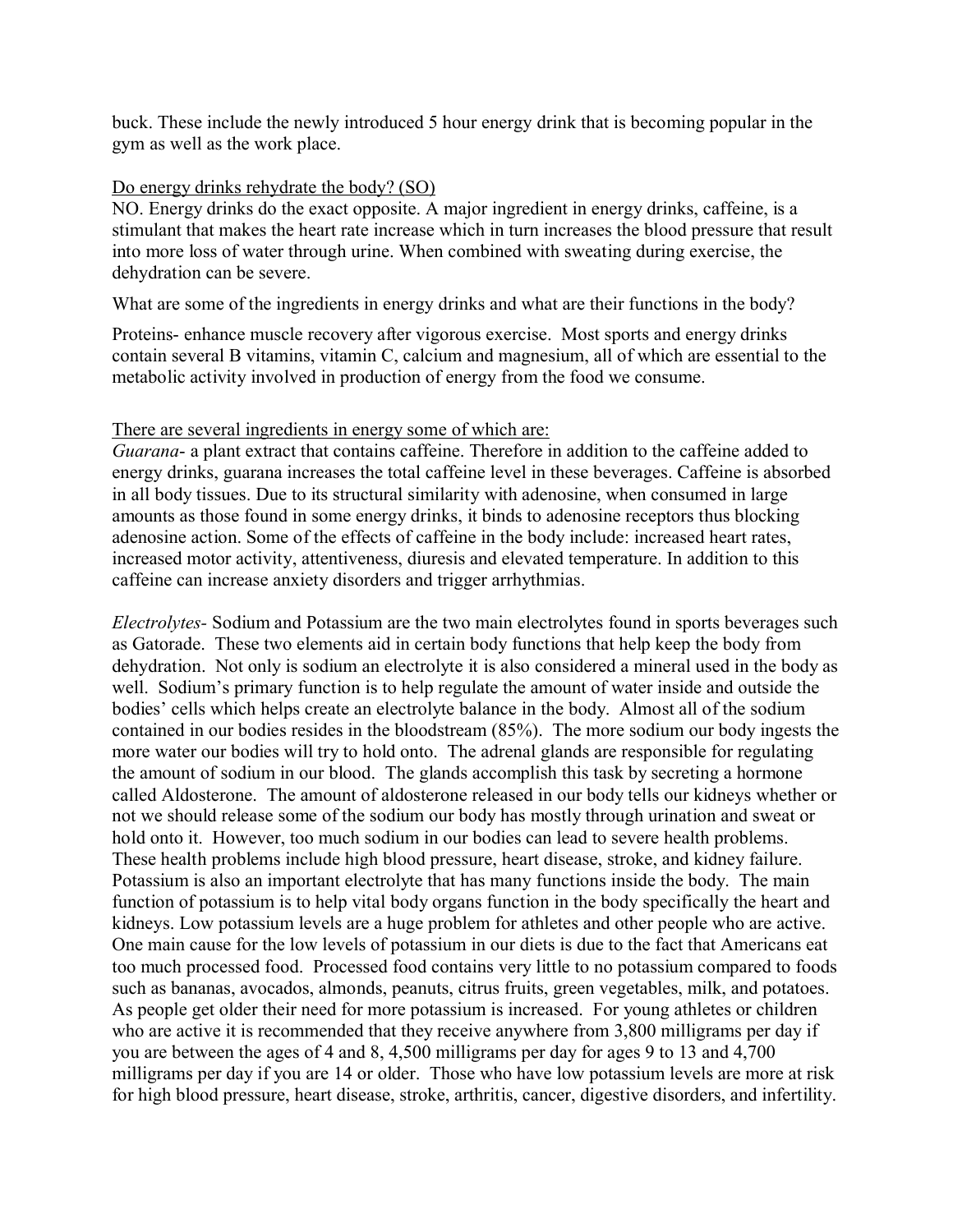*Carbohydrates*- sugar molecules and are classified by how many units of sugar are found in each molecule. The main function of carbohydrates is to provide the human body with energy. However, carbs are also used to maintain healthy organ cells as well as nerve cells. Glucose and Fructose are the two main sugars that our bodies use for energy. These are sugar molecules at their most basic level and all sugars must be broken down into either glucose or fructose before being used by the body. There are three other main groups of sugars. The first group is called disaccharides, and they contain two simple sugar units in each molecule. Simple household table sugar is the prime example of a disaccharide. The second groups of sugars is called Oligosaccharides which contain anywhere between 3 and 9 sugar units in their molecular structure. The third and final group of sugars is called polysaccharides. These sugars are the most complex in structure and can contain anywhere from 10 to thousands of sugar units in each molecule. When taken into the body carbohydrates are broken down into simple sugars (glucose and fructose) by digestive enzymes. After the complex sugars are broken down they can then be used by the body for energy and are absorbed into the bloodstream. The brain however, unlike other body systems, cannot use protein or fat as an energy source. Therefore, glucose levels in the blood must always remain above the minimum level in order for the brain to function. The body uses hormones such as insulin to regulate the level of glucose in our blood as it travels throughout our bodies.

#### How do energy drinks work to increase energy? (SO)

The human body needs energy to keep as alive. This comes from the foods we eat which contain essential nutrients and calories from which energy is extracted from. The source of energy in energy drink is the carbohydrates and caffeine content. As the saying goes, too much of anything is poisonous, most energy drinks contain a large amount of sugar to give the kick desired sometimes called a sugar rush. Too much sugar in the body affects the osmotic pressure in cells and also affects the nervous system. In addition, excessive consumption of sugar can lead to the manifestation of conditions such as diabetes and obesity.

Caffeine in the body acts as a stimulant. It does by blocking adenosine a sleep related hormone thus causing the neurons in the CNS to fire, the pituitary gland to produced adrenaline which causes an increased heart rate and dilation of the pupils. In addition to this caffeine also causes the liver to release glucose into the blood stream. Therefore in addition to the sugar in energy drinks, more sugar is added into the blood stream thus increasing the likelihood of excess sugar and thus higher chance of detrimental effects of high sugar concentration in the blood and body cells. Furthermore, caffeine has also been shown to affect the levels of dopamine, the body's own pleasure hormone. All this effects of caffeine combined with sugar make one feel a high energy boost.

#### Are energy drinks safe? (SO)

Health experts have generally agreed that energy drinks are safe if taken in moderation. None the less, if taken in large quantities over a long period of time, caffeine can be addictive, can cause irregular heartbeat which in turn leads to poor circulation of blood to the body organs and can culminate to more serious health conditions. Furthermore high sugar concentration can cause damage to nerve and body cell leading to more serious medical and health conditions. Energy drinks such as powerade with zero calories are geared towards replenish electrolytes lost in sweat during exercise. Unlike other energy drinks, it doesn't contain significant amount of sugar and caffeine.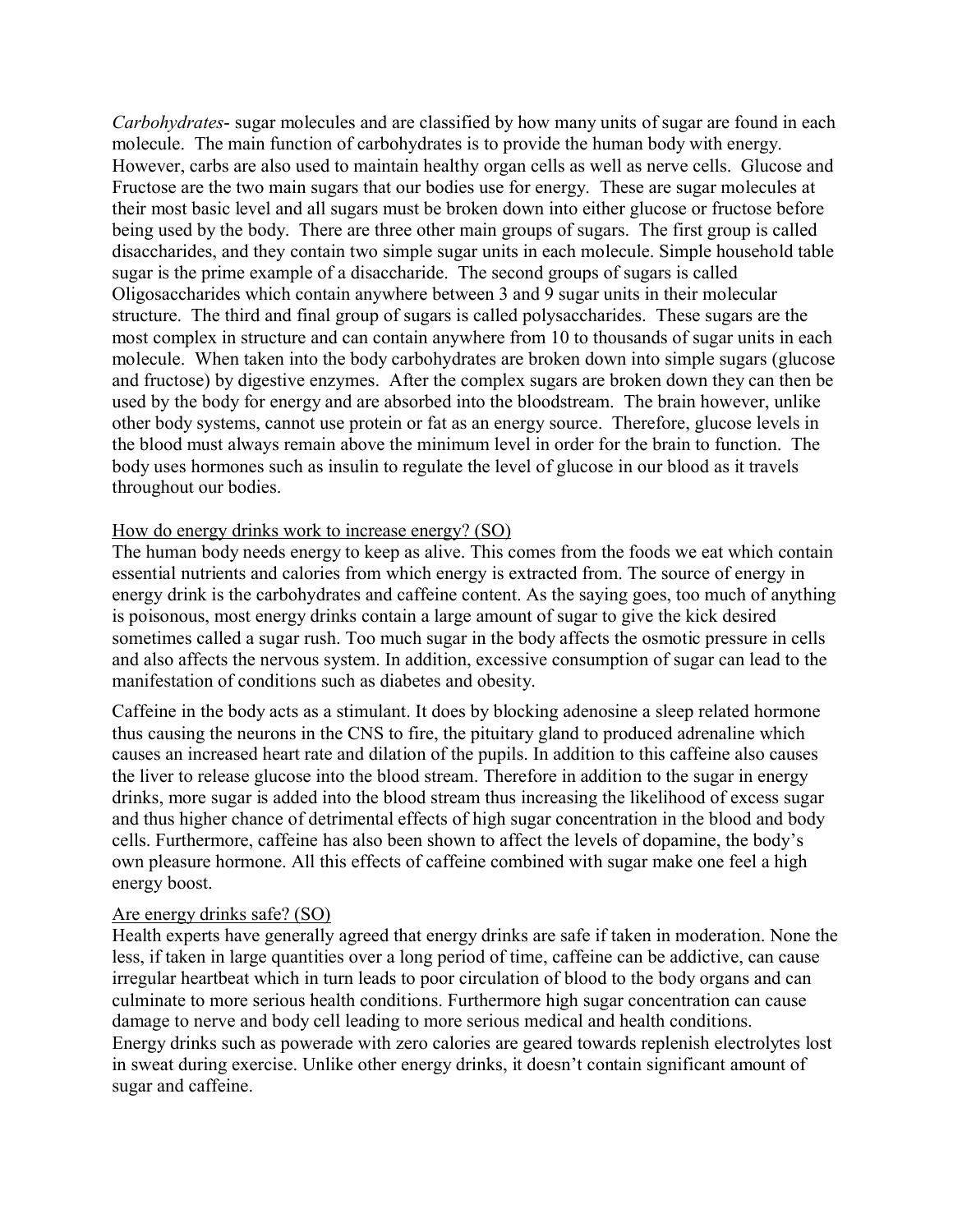Apart from being a danger to healthy heart, excessive consumption of energy drinks can damage the liver. The liver is the sewage system in the body; functioning to clean the blood by eliminating toxins. Therefore by consuming too much energy drinks results into the liver working overtime to eliminate the byproducts of metabolism and also elevates liver enzymes.

#### Sports Drinks (AK)

Many athletes choose to use beverages such as Gatorade and Powerade to replenish their bodies of more than just water. These sports drinks contain other elements that water does not contain that help with rehydration and replenish nutrients in order to continue to participate in physical activity. The only cure for dehydration is fluid replacement whether it is through intravenous fluids or oral rehydration. Oral rehydration is the most common of these two methods although intravenous fluids may be needed for cases of severe dehydration. The most popular and widely used sports drink in the world today, Gatorade, contains many essential nutrients that aid in continuing essential body processes while exercising. Carbohydrates are our bodies' main source of energy. The human body has three main sources of energy called macro-nutrients; carbohydrates, protein, and fat. Our bodies use the carbohydrates that our body stores up first before using protein or fat for an energy source. Carbohydrates are used in sports drinks to aid in the absorption of fluids into our bodies. As per an 8 ounce serving, Gatorade contains 14 grams of carbohydrates. Sports drinks also contain two main other nutrients which are sodium and potassium. These electrolytes are used in the sports drink to help fight of dehydration and maintain a healthy fluid balance in the body. An 8 ounce serving of Gatorade contains 110 milligrams of sodium and 30 milligrams of potassium. Although carbohydrates are sugars Gatorade contains added sugar to flavor the beverage and make it taste better. This added sugar along with the frequent misuse of the product can lead to health problems especially for children. (AK) Water

Water is the most essential resource for all living things on planet Earth. Human bodies made up of about 70%-75% of water. Water is needed everywhere in our bodies and is essential for our bodies to function properly. The majority of water that is found in our bodies is found inside our cells which are called intracellular space. The remaining water found in the human body can be found in the spaces between our cells which is referred to as extracellular space. Most of the tissues in our bodies are made up of over 50% water including our muscles (75%), blood (80%), bones (22%), and brain (90%). Water is also essential for many basic human body processes. The digestive system requires the use of water in order to absorb nutrients from the food we eat into our blood. The digestive fluid that our stomachs produce during the digestive process called bile is also mostly made up of water. Water plays a key role in freeing our bodies of the waste products it produces. While some waste is released through our skin via our sweat glands and evaporated into the air, most waste is removed through the digestive system. Water is essential for allowing our bodies to release such waste mainly through urine or stool. Mucus membranes that our bodies produce, such as the mucus in your nose, also is produced by water and is used mainly to hydrate and moisten the inner nose as well as prevent bacteria from entering our bodies and making us sick. The more water the human body has in its system the more efficient our bodies become. It is recommended that human beings drink about 8 glasses of water per day which is roughly equivalent to about 40 oz. Water is also responsible for protecting and hydrating our joints by keeping the ligaments and tendons in our bodies moisturized. Since human beings are warm-blooded animals water is also essential in order to maintain and regulate body temperature as well as help metabolize nutrients. Water also has a profound effect on the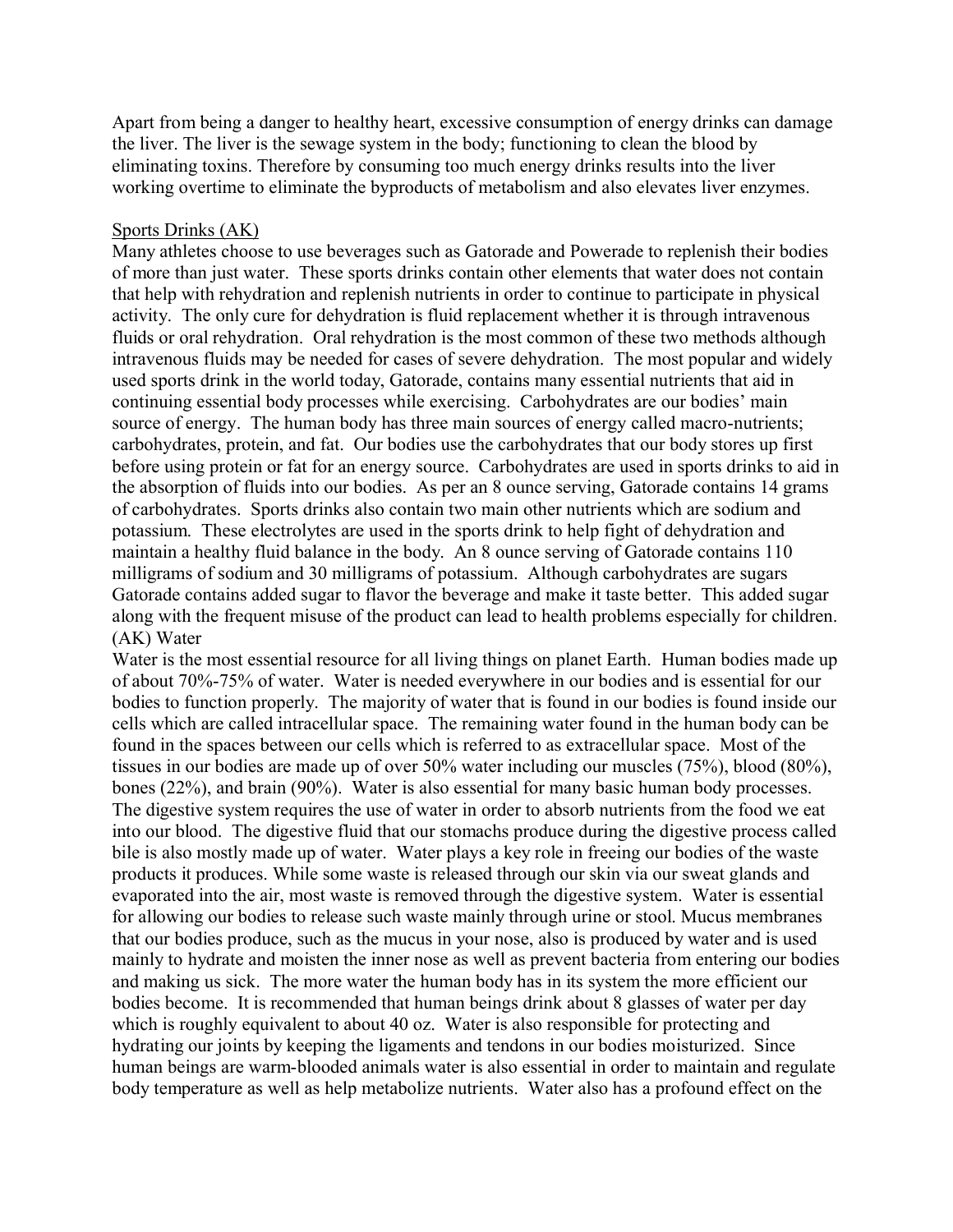largest organ in our entire bodies, our skin. Water is used to moisturize and hydrate our skin and is even responsible for keeping it look youthful and healthy. Well hydrated skin can help prevent some signs of aging such as cracked or dry skin, vein exposure, and wrinkles.

## Dehydration (AK)

Dehydration is a major concern for all active people. The more water we lose through exercise via sweat means the less efficient and healthy our bodies become. In order to prevent dehydration our bodies need to replenish the water we lose from exercise and normal body processes. As we breathe the air in our lungs has been humidified and we lose water while simply breathing. Sweating, urination and bowel movements are also ways in which our bodies lose water. Certain health problems can also put major strain on your body's hydration. Vomiting and diarrhea are two major causes of dehydration. Vomiting is especially worrisome if our bodies are not able to replace water by allowing us to drink. Burn victims as well as other inflammatory skin conditions can also cause dehydration by not allowing water to enter or exit the body through our skin cells properly. People who suffer from diabetes are also more at risk to become dehydrated. High sugar levels in a person's blood can cause thirst or frequent urination. How do you know when our bodies are dehydrated? Some main symptoms of dehydration include:

- 1. Thirst- Perhaps the most obvious and most overlooked aspect of dehydration
- 2. Hunger- Feeling hunger is also a symptom of dehydration. The main reason we feel hunger is because dehydration starves our body of water which is necessary to help absorb nutrients in our bodies.
- 3. Fatigue
- 4. Dry Skin
- 5. Dark or Yellow Urine- When our bodies have enough water urine is usually clear or maybe pale yellow in color. A strong odor from urine is also a sign that our bodies lack proper hydration.
- 6. Dry mouth
- 7. Muscle cramps
- 8. Decrease in sweating
- 9. Irregular heartbeat
- 10. Headache, lightheadedness, or migraines

## Sports drink or energy drink, which one should we drink? (AK)

Yes caffeine is addictive if consumed uncontrollable in large quantities for a lengthy period of time, but caffeine can be useful as a stimulant when need arises. In addition to this caffeine can be used to supplement diuretics since it causes a dehydration effect to the body. The health issues such as heart arrhythmias that my result from large intakes of caffeine, is one of the reason why health experts discourage against consumption of large amounts of energy drinks especially for young children with developing heart who could suffer more damage to the heart due to irregular heartbeats.

Energy drinks have a pH in the acidic range (pH 3-4), low enough to promote enamel erosion. Citric acid is added in most sports and energy drinks is highly erosive due to its demineralizing effects on the enamel. Given this effects of low pH, it is recommended by the American Academy of Pediatrics that children and adolescence stay away from sports drinks and especially energy drinks.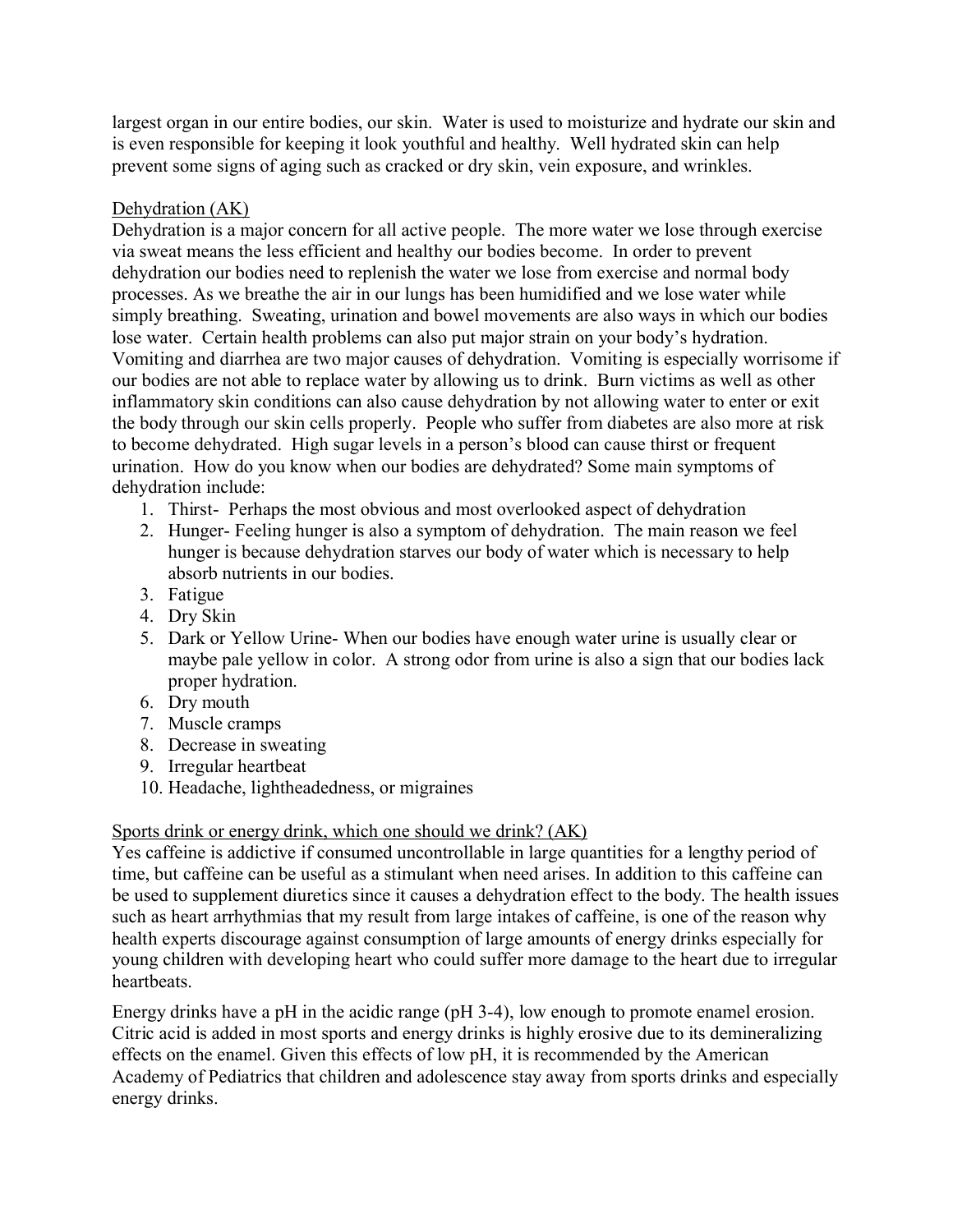For light exercise routines, it is advisable to replenish water loss by drinking water rather than sports or energy drinks. In addition most of the minerals and vitamins found in sports drinks and energy drinks can be found in a daily balanced diet.

Due to the danger of caffeine toxicity, and excessive carbohydrates intake that may lead to diabetes and obesity, children should be discouraged from drinking energy drinks. Spots drinks can be used to supplement minerals and vitamins after vigorous exercise in addition to pure water but in moderation. The recommended healthy eating environment for children and adolescents relevant to sports and energy drinks as per the report titled Nutrition Standards for foods in schools include: (Adopted from The American Academy Of Pediatrics)

- 1. Limited sugar foods and drinks
- 2. Restricted carbonated drinks
- 3. Restricted sports drinks to be used only during prolonged, vigorous sports activities
- 4. Prohibited energy drinks use
- 5. Prohibit sales of caffeinated products in schools.

This project is geared to:

- 1. Educate parents and children on the difference between sports drinks and energy drinks and health risks associated with them
- 2. Inform children and their parents that energy drinks contain stimulants that pose a risk to health and that they should stay away from them
- 3. Inform parents the risks of ingestion of ingestion of sports drinks with high carbohydrate content that can lead to obesity, dental erosion and diabetes.
- 4. Promote water rather than sports and energy drinks
- 5. Inform parents that sports drinks should be ingested when need be for rapid replenishment of carbohydrates and electrolytes (Adopted from The American Academy Of Pediatrics)

# **The Service Project (AK)**

For our service project our goal is to educate children and their parents about sports drinks, energy drinks, and water. Choosing the right beverage to hydrate you during physical activity is very important. However, most parents and children misuse sports drinks and energy drinks and causing more damage to themselves than they realize. In order to clear up misconceptions people may have for sports and energy drinks we have created a pamphlet that shows what is in these types of beverages and the dangers of misusing these drinks. We also recommend that water is the best option for children who complete in regular physical activity. Sports drinks can also be used but their use is discouraged due to the high sugar levels and unnecessary replacement of nutrients such as sodium and potassium that the body will not lose that much of during light exercise. Sports drinks can be used in moderation for a carbohydrate or caloric energy boost in order to sustain performance. Energy drinks contain caffeine and have very high amounts of sugar in them and are not recommended for young athletes. Water is the best option because it will keep the body hydrated and functioning well during exercise without the sugar content of sports or energy drinks. These pamphlets will be handed out to children and their parents at the next NJPGA U.S. Kid's Golf event which generally has children participate in the 10-17 year old age group.

The following emails were also sent to request for a video interview and distribution of pamphlets to kids in a sports camp.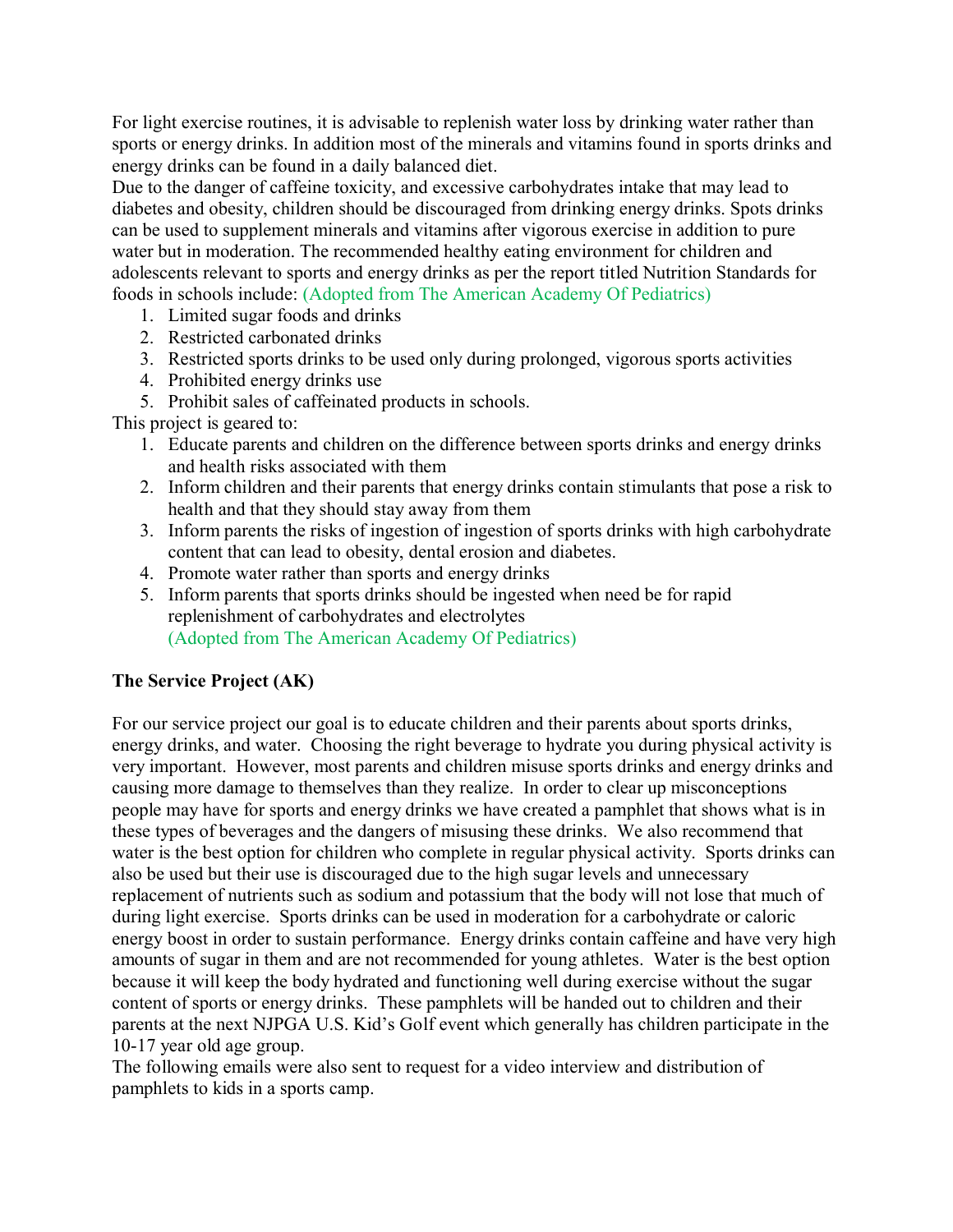## (SO)To: baseball@piscatawayll.org

Message Body

I am a student at Rutgers university New Brunswick. Currently I am taking a course in ethics in science and one of our class projects is to inform parents and children about the use of sports drinks and energy drinks. I am requesting permission to distribute flyers with information on sports drinks and energy drinks in the tournament on Wednesday the 22nd at Piscataway. I will more than obliged to provide you with a flyer for review before I can distribute them to the parents and children at the event

## (SO)To: penglish@scarletnights.com

I am a student at Rutgers University taking a course in ethics in science. One of the project we are involved in is educating young children and their parents on the use of sports drinks and energy drinks as well as water as a source of rehydration, extra energy boost and drink of choice. The flyers contain information regarding when to use sports drinks, recommended consumption amounts and information on the major ingredients, that is caffeine and carbohydrates, ingested when using these drinks

## **Editorials**

## (SO) To the Editor:

## Title: More water less energy drinks

There is rising concern about the large consumption of energy drinks among young adults, adolescents and children in the US. The lack of knowledge of the potentially harmful effects of high levels of caffeine and carbohydrates in energy drinks and in a few sports drinks has proven to be detrimental. One of the reported cases involved the overconsumption of energy drinks which led to the death of an individual due to the dehydration and heart arrhythmia caused by the high caffeine content in energy drinks. Caffeine and carbohydrates are the two major components in energy drinks that provide the energy boost. The amount of caffeine in some energy drinks is way more than the recommended daily intake. Consumption of two to three cans of energy drinks per day may result in caffeine toxicity leading to heart arrhythmia, insomnia and dehydration. On the same note, high levels of carbohydrates in energy drinks may be antagonistic to diabetes and obesity.

Producers of these drinks should be responsible and perhaps indicate the side effects of overconsumption of energy drinks in the promotional advertisements and on the cans as well. In addition, they should post on each can/bottle the recommended daily consumption and content of caffeine.

Rather than drink energy drinks during or after exercise, it is better to consume water for rehydration purposes or if in the case of prolonged sweating periods resulting in electrolyte loss, sports drinks with zero calories may be used for rehydration and replenishment of the lost electrolytes. Supplements and consumables that promote good health should not take the place of healthful everyday good health practices like eating a balanced diet, getting regular exercise and respecting sleep, an often abused requirement of the human body.

 $\mathcal{L}_\mathcal{L} = \{ \mathcal{L}_\mathcal{L} = \{ \mathcal{L}_\mathcal{L} = \{ \mathcal{L}_\mathcal{L} = \{ \mathcal{L}_\mathcal{L} = \{ \mathcal{L}_\mathcal{L} = \{ \mathcal{L}_\mathcal{L} = \{ \mathcal{L}_\mathcal{L} = \{ \mathcal{L}_\mathcal{L} = \{ \mathcal{L}_\mathcal{L} = \{ \mathcal{L}_\mathcal{L} = \{ \mathcal{L}_\mathcal{L} = \{ \mathcal{L}_\mathcal{L} = \{ \mathcal{L}_\mathcal{L} = \{ \mathcal{L}_\mathcal{$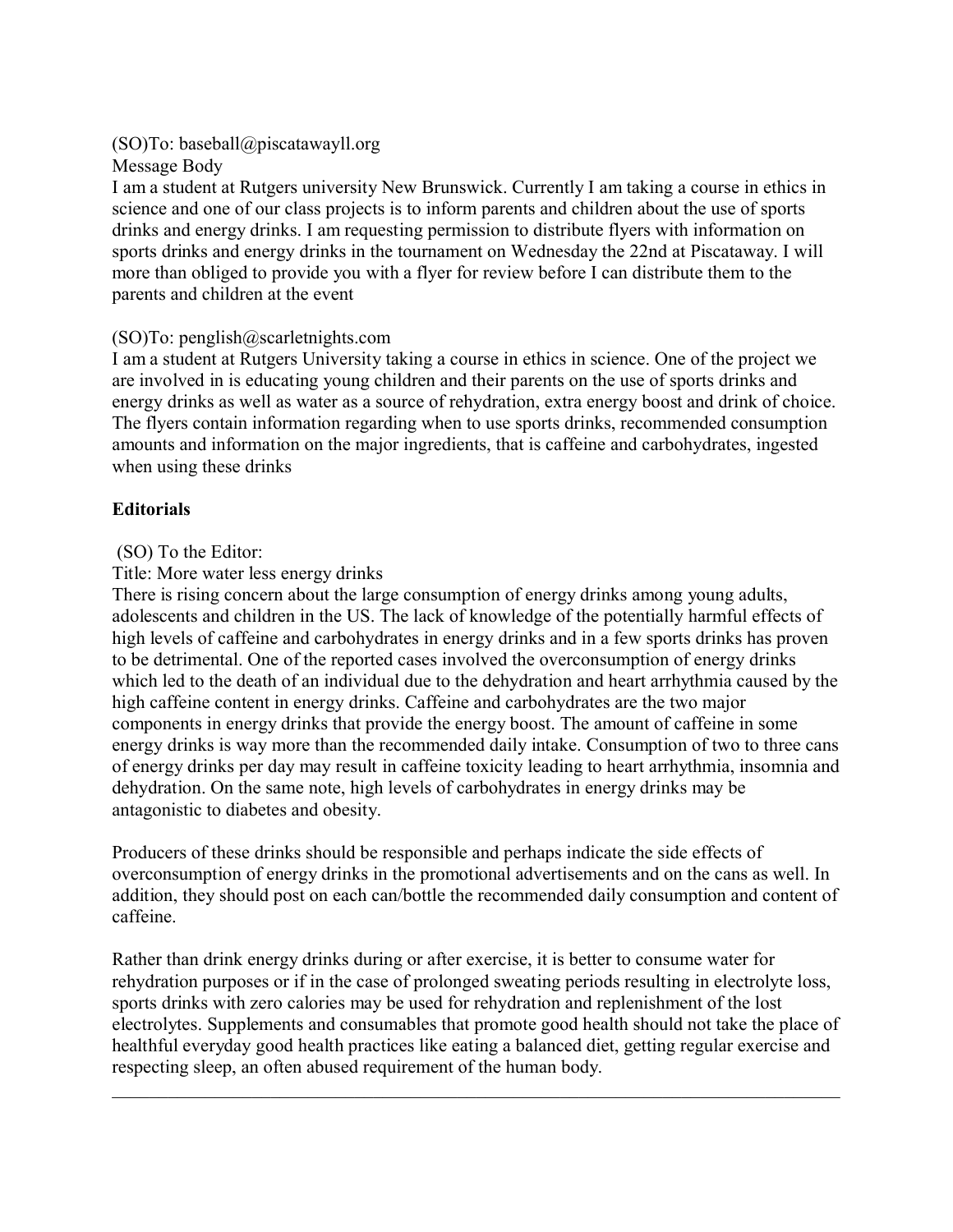#### (AK) To the Editor:

To: Managing Editor at Sports Illustrated for Kids Magazine Bob Der From: Andrew Krajewski

Re: What should young athletes be drinking? Sports Drinks vs. Water

 It has come to my attention that most parents do not know how to keep their child athlete properly hydrated after participating in physical activities. Most parents buy their child a sports drink such as Gatorade thinking it will keep their child hydrated and healthy. However, sports drinks are only effective when used properly. Most parents are clueless about the appropriate uses of sports drinks. Most sports drinks contain sodium, potassium, as well as other electrolytes. Although it is vital to replace these nutrients after exercise due to their importance in certain body processes, sports drinks also contain something children already get too much of, sugar.

Obesity and diabetes in children today has never been more prevalent. Sports drinks are partly to blame due to their misuse because parents do not have knowledge about healthy hydration habits for children. Although it is the parents' responsibility to read nutrition facts and find out exactly what is in these drinks, the fact of the matter is most parents do not and inadvertently put their child's health at risk. For prolonged intense workouts it has been shown that sports drinks are helpful in replenishing vital nutrients to help restore the body. However, water is the best choice for rehydration when a child is not put through intense prolonged workouts. Knowledge about this subject is the best weapon against fighting obesity and diabetes in children due to consuming high levels of sugar in their diets.

Sincerely, Andrew Krajewski

#### **Appendices**

The pamphlet below was designed for distribution to parent and their kids at the event.



Water

- Necessary for all body functions
- Human body is over 70% water
- Helps free body of waste products
- Should drink at least 40 oz. per day
- Regulates body temperature
- Helps metabolize nutrients
- Helps prevent early signs of aging



Energy Drinks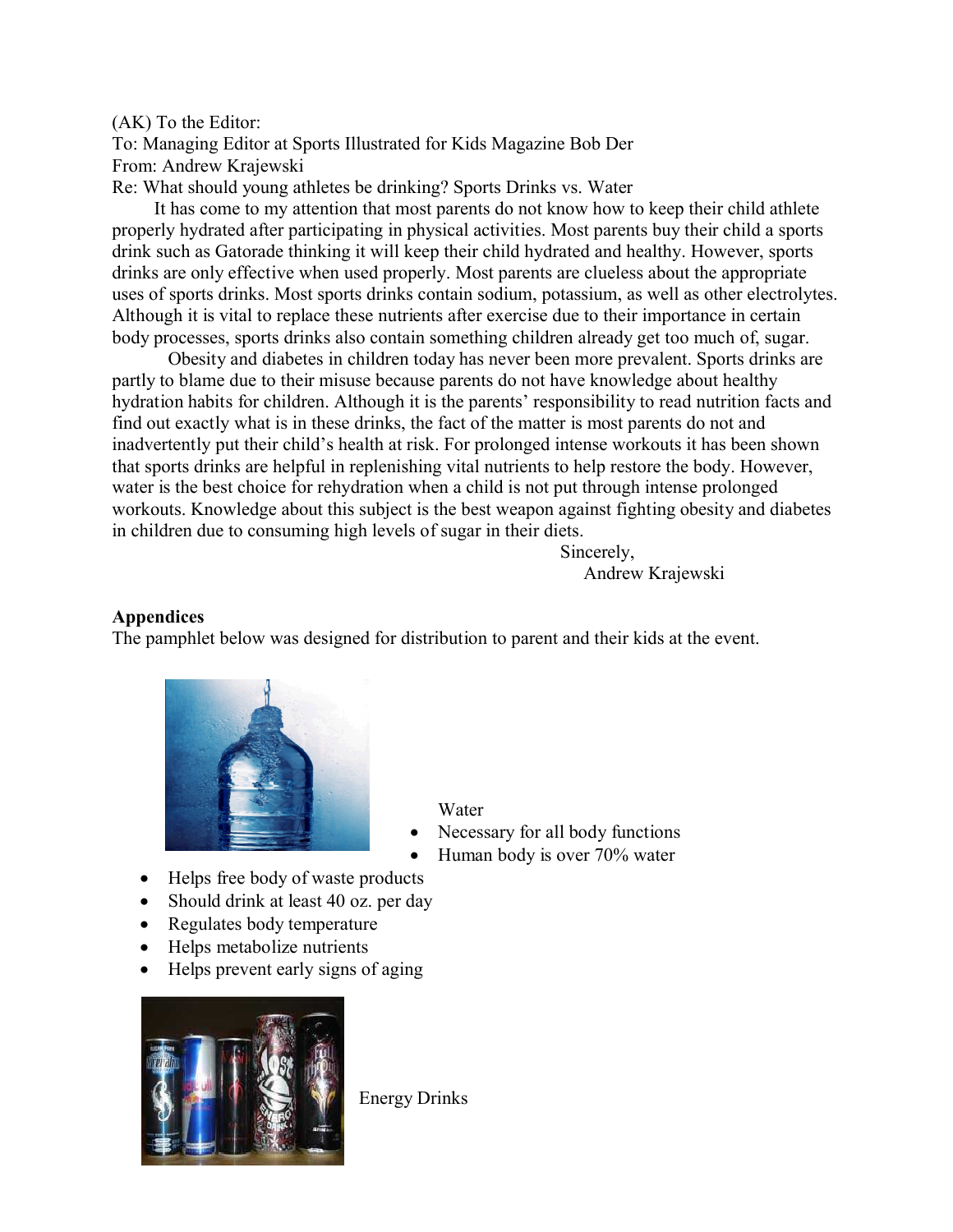- High in caffeine and guarana
- Can become addictive
- High in sugar
- High in carbohydrates
- Can damage heart
- Can damage liver
- Can promote insomnia



What is best for your child?

Water is the best option for children who are actively engaged in physical activity that lasts less than an hour in length. Sports drinks

are recommended for activities that last longer than an hour and are physically intense. Energy drinks are not highly recommended for children who engage in physical activity due to their high sugar, caffeine contents.



Sports Drinks

- Good source of carbohydrates
- Sodium helps keep body hydrated
- Potassium helps heart and kidney function
- Contains added sugar

• Best option for children who participate in lengthy or physically intense activities



Promoting healthy habits for healthy kids.

Copyright 2011, Stephen Ogwang and Andrew Krajewski

Image source: Google Images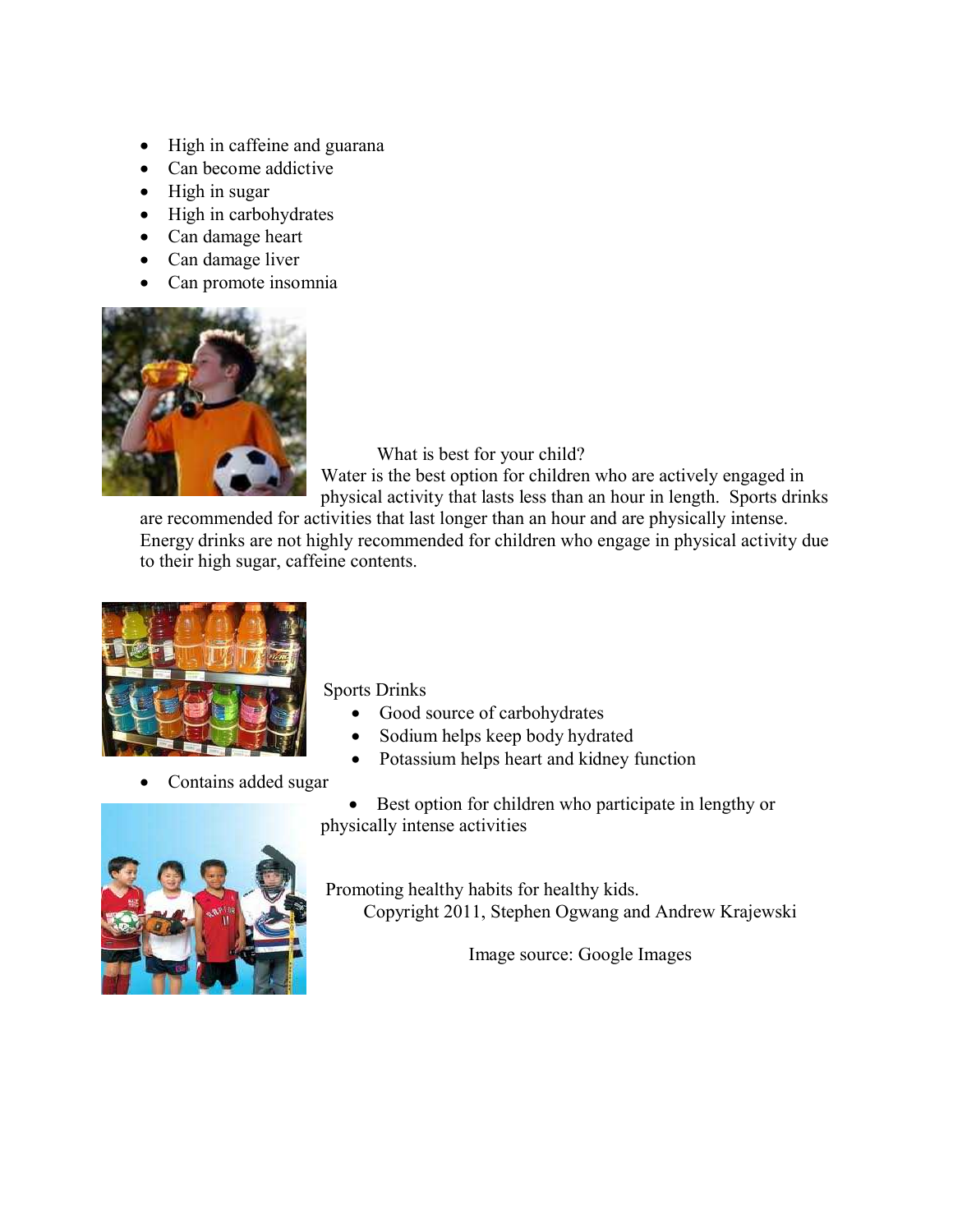

Parents Guide to Hydrating Young Athletes

By: Stephen Ogwang and Andrew Krajewski

- $\checkmark$  Limit high sugar foods and drinks
- $\checkmark$  Restrict carbonated beverages
- $\checkmark$  Restrict sports drinks, to be used for long/vigorous activities
- $\checkmark$  Prohibit energy drinks and high caffeine products